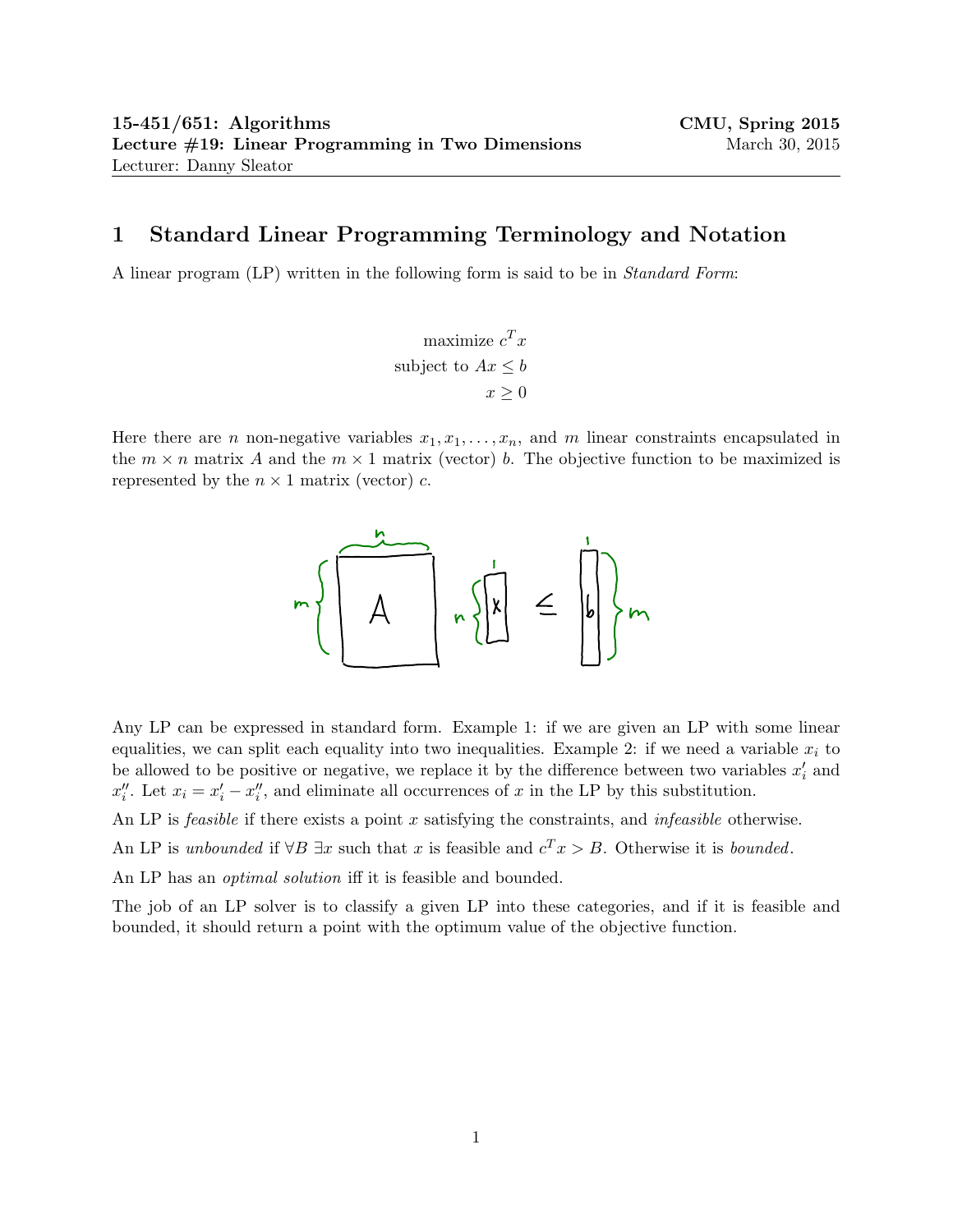## 2 LP in Two Dimensions

In this lecture I present an algorithm of Raimund Seidel to solve LPs with two variables and m constraints in expected  $O(m)$  time.

The input to the problem is an LP in the following form:

$$
\text{maximize } c^T x
$$
  
subject to  $Ax \leq b$ 

Note that here we don't require that the variables be non-negative. This is strictly more general than standard form. If we do wish the variables to be non-negative, we can simply add those constraints to  $A$  (increasing  $m$  by two).

We will think about the algorithm geometrically. Each constraint is a half-space. We number the constraints  $C_1, C_2, \ldots C_m$ . The objective function is a 2D vector, and we are trying to find a point which is farthest in that direction.

To simplify the explanation of the algorithm we will make an additional assumption about the linear system. We assume that there is no constraint which is perpendicular to the objective function. In other words, we don't allow this kind of situation:



## Seidel's 2D LP Algorithm:

Part 1: Determine Boundedness

for ones whose normal (in the direction of the satisfying side of the constraint) For the purposes of this part, rotate the entire system so that the c vector points in the positive  $x_2$  direction. (Such a rotation has no effect on the boundedness of the LP.) Now search through all of the constraints, looking are down and to the right and down and to the left. If there exists one or more of each type, then the system is bounded. If not then the system is unbounded. In this case the algorithm returns "unbounded".

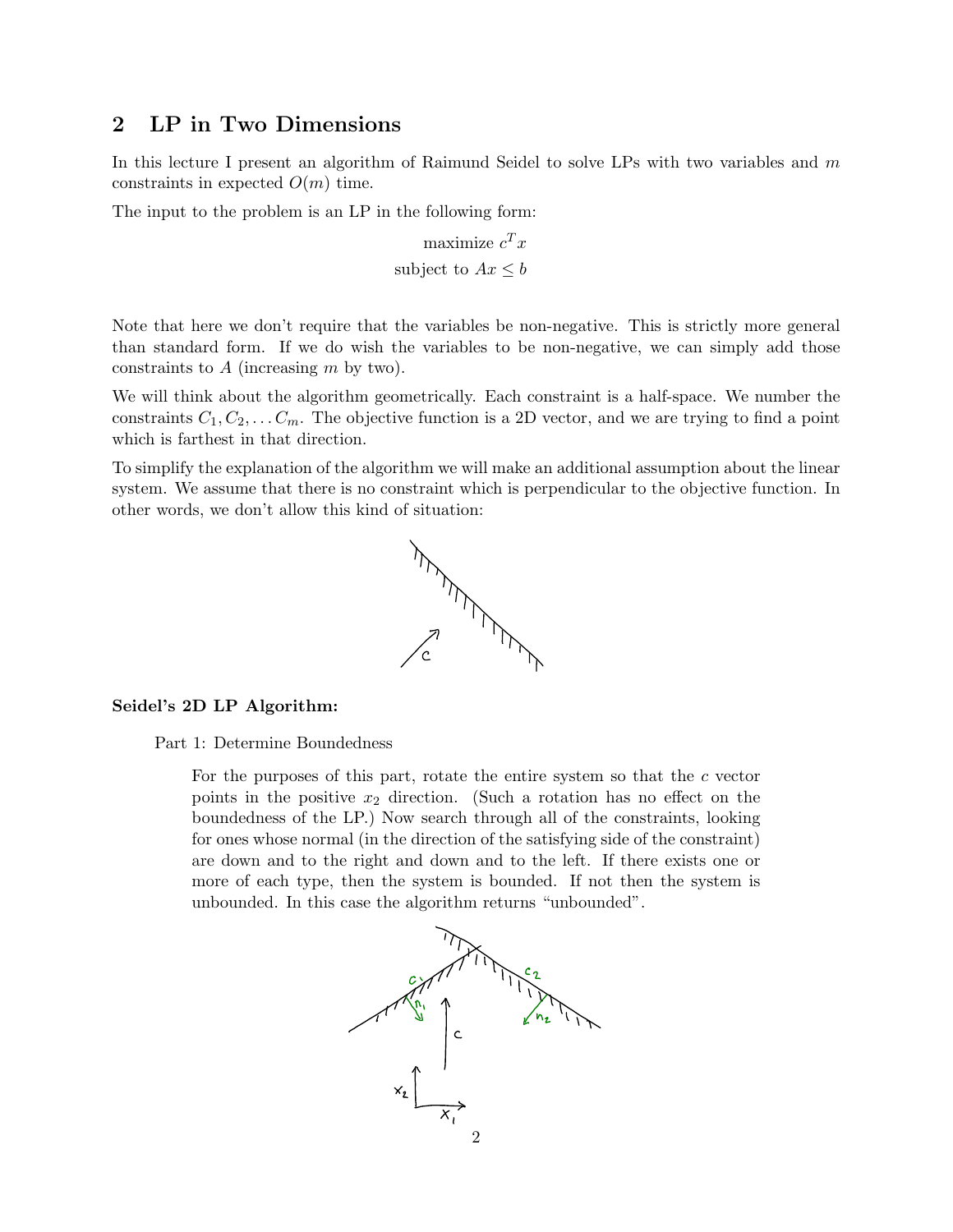Now reorder the constraints so that the two bounding ones that we just found are numbered  $C_1$  and  $C_2$ . The remaining constraints are  $C_3, \ldots, C_m$ .

Part 2: Finding the Optimum Solution

Now randomly permute the remaining constraints  $C_3, \ldots, C_m$ . We're going to process them in that order. We're going to generate a sequence of points  $P_2, P_3, \ldots, P_m$  such that  $P_i$  is the optimum solution to the first i constraints. We can immediately compute  $P_2$ , which is the intersection point between  $C_1$ and  $C_2$ .

For each i from 3 to m do:

Test if  $P_{i-1}$  satisfies constraint  $C_i$ . If it does, let  $P_i = P_{i-1}$  and continue the loop.

So  $P_{i-1}$  violates the constraint  $C_i$ . Now we try to generate a new point  $P_i$  that satisfies all the constraints  $C_1, \ldots, C_i$ .

Let  $L_i$  be the line of the boundary of the constraint  $C_i$ . Each of the constraints  $C_1, \ldots, C_{i-1}$  that is not parallel to  $L_i$  maps to a 1D constraint inside the line  $L_i$ . (The ones that are parallel to  $L_1$  are irrelevant.) In addition, the objective function also maps to a direction inside of  $L_i$  that optimizes it. (Here again we use the assumption that c is not perpendicular to  $L_i$ . This 1D LP problem is easily solved by constructing the feasible interval. If it contains no points then our  $LP$  is infeasible, so return "infeasible". Otherwise take the end of the feasible interval that has the maximum objective function value. This is our point  $P_i$ . In the figure below, the intersection between all the prior constraints and  $L_i$  are shown in red.



If the loop completes then the optimum solution is  $P_m$ . (If it does not complete, then it must have returned "infeasible" already.)